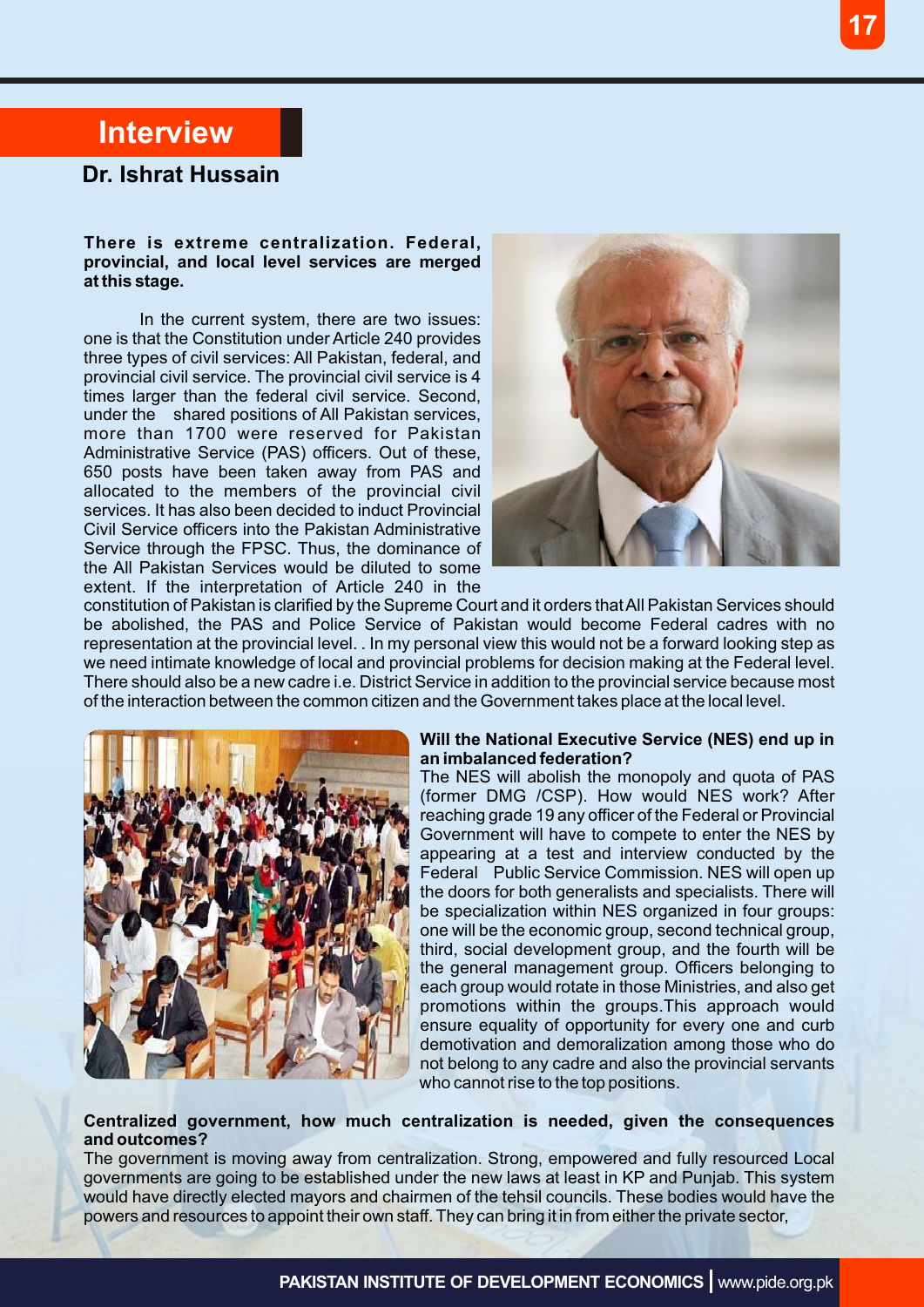federal government, or the provincial government. This step would empower the lower tier of government where there is interaction between citizens and the government. Health, education, sanitation, water supply, and similar would all fall within the purview of the local governments. Provincial governments have 3 million appointees of their own. I think there should be more qualified and well trained staff at the District level rather than at the provincial headquarters.

#### **Centralized government, how much centralization is needed, given the consequences and outcomes?**

The government is moving away from centralization. Strong, empowered and fully resourced Local governments are going to be established under the new laws at least in KP and Punjab. This system would have directly elected mayors and chairmen of the tehsil councils. These bodies would have the powers and resources to appoint their own staff. They can bring it in from either the private sector, federal government, or the provincial government. This step would empower the lower tier of government where there is interaction between citizens and the government. Health, education, sanitation, water supply, and similar would all fall within the purview of the local governments. Provincial governments have 3 million appointees of their own. I think there should be more qualified and well trained staff at the District level rather than at the provincial headquarters.

#### **Is the DCs and Commissioner system going to be abolished?**

Under the new local government structure, there is no move to abolish the DCs and Commissioner. They would be responsible for general administration, law and order, security, land records and revenue, natural disaster management etc. However, the DCs and Commissioner would have limited authority under the new local government laws in KP and Punjab. The elected mayors and Chairmen would have more powers and resources at their disposal.

Yet, the present laws in Sindh and Balochistan are still outdated and the control of the provincial government is quite pervasive.

#### **How long would it take to take-off? How can we ensure transparency in the system? How can we ensure decent compensation? Why does the NES have a quota system?**

The concept and mechanics of NES is still at a discussion and consultation stage and has not yet been finalized or approved. FPSC would conduct the exam of NES to ensure transparency, and NES has no quota system. Some of the reform implementation has started already. For example, revamping of training component has already started and the performance contracts that would usher in a new Performance Evaluation system have been signed by the 25 ministers and the prime minister. As far as compensation is concerned, we are waiting for the compensation study and the Pay and Pension Commission report to introduce a decent salary structure

#### **What would be the rules of the game for promotions?**

The new promotion rules have been notified and were followed by the Central Selection Boards in their last sessions. The revised weightage system is 40% on Performance reports, 30 % on Training outcomes and 30% on the collective assessment of the Selection Board members. Only those having outstanding and excellent performance, competence and integrity would be promoted and seniority would no longer be the main criterion. The Islamabad High Court has endorsed these rules and upheld the promotions made under the new rules.

#### **How to handle the disgruntlement between civil society and civil service?**

Under new Efficiency and Conduct rules, these malpractices will be under control. PM Portal has so far received more than 3 million complaints against various government departments and officers. These complaints are monitored for redressal and the officers who fail to satisfy the citizens are taken to task. I would encourage civil society to make use of this Portal if they have any grievances against any Government department or officer.